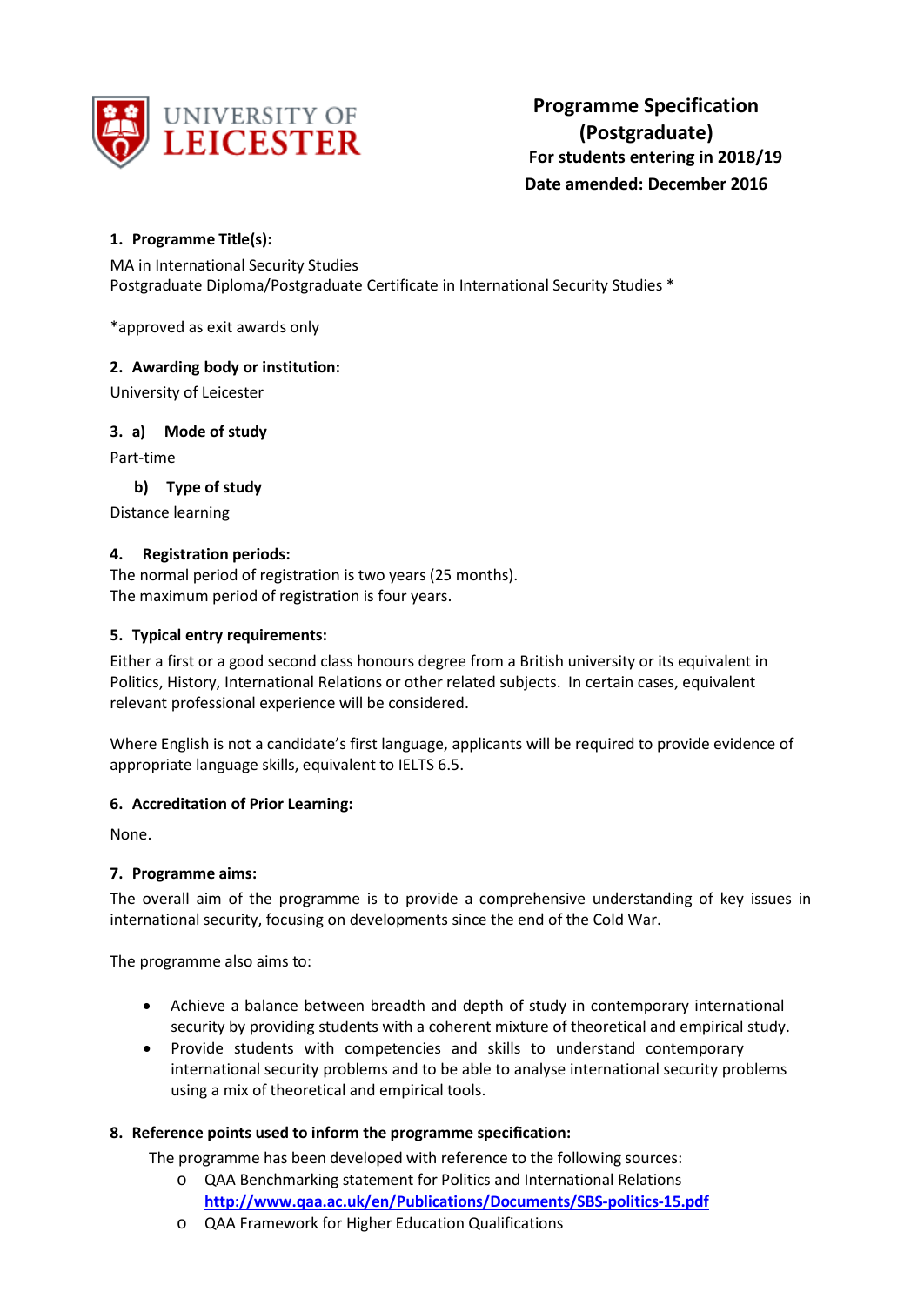- o University of Leicester Learning Strategy: **<http://www2.le.ac.uk/offices/sas2/quality/learnteach>**
- o University Employability Strategy
- o Periodic Developmental Review Reports (February 2014)

# **9. Programme Outcomes:**

|        | <b>Intended Learning Outcomes</b>                                       | <b>Teaching and Learning</b>                          | <b>How Demonstrated?</b>                                     |
|--------|-------------------------------------------------------------------------|-------------------------------------------------------|--------------------------------------------------------------|
|        |                                                                         | <b>Methods</b>                                        |                                                              |
|        |                                                                         | (a) Subject and Professional skills                   |                                                              |
|        |                                                                         | Knowledge                                             |                                                              |
| MA     | Recognise, describe and discuss a wide                                  | Guided private study; directed                        | Participation in online                                      |
|        | range of important themes and issues                                    | reading; electronic                                   | activities; literature review;                               |
|        | in international security and its cognate                               | seminar/forum; essay                                  | research proposal; essays;                                   |
|        | field, international relations                                          | commentary/feedback; and                              | dissertation                                                 |
|        |                                                                         | independent research                                  |                                                              |
| PGDip  | Recognise, describe and discuss the                                     | Guided private study; directed                        | Participation in online                                      |
|        | major themes and issues in                                              | reading; electronic                                   | activities; literature review;                               |
|        | international security and its cognate                                  | seminar/forum; essay                                  | research proposal; essays                                    |
|        | field, international relations                                          | commentary/feedback; and                              |                                                              |
|        |                                                                         | independent research                                  |                                                              |
| PGCert | Identify and explain the major themes                                   | Guided private study; directed                        | Participation in online                                      |
|        | and issues in post-Cold War                                             | reading; electronic                                   | activities; research proposal;                               |
|        | international relations                                                 | seminar/forum; essay                                  | essays                                                       |
|        |                                                                         | commentary/feedback; and                              |                                                              |
|        |                                                                         | independent research<br><b>Concepts</b>               |                                                              |
| MA     | Explain and assess the nature and                                       | Guided private study; directed                        | Participation in online                                      |
|        | significance of international security.                                 | reading; electronic                                   | activities; literature review;                               |
|        |                                                                         | seminar/forum; essay                                  | research proposal; essays;                                   |
|        | Discuss, analyse and appraise a wide                                    | commentary/feedback; and                              | dissertation                                                 |
|        | range of relevant theories and concepts,                                | independent research                                  |                                                              |
|        | and relate and apply these to security                                  |                                                       |                                                              |
|        | policy analysis                                                         |                                                       |                                                              |
| PGDip  | Explain and assess the nature and                                       | Guided private study; directed                        | Participation in online                                      |
|        | significance of international security.                                 | reading; electronic                                   | activities; literature review;                               |
|        |                                                                         | seminar/forum; essay                                  | research proposal; essays                                    |
|        | Discuss, analyse and appraise major                                     | commentary/feedback; and                              |                                                              |
|        | theories and concepts, and relate these                                 | independent research                                  |                                                              |
|        | to security policy analysis                                             |                                                       |                                                              |
| PGCert | Explain and assess the nature and                                       | Guided private study; directed                        | Participation in online                                      |
|        | significance of international security.                                 | reading; electronic                                   | activities; research proposal;                               |
|        |                                                                         | seminar/forum; essay                                  | essays                                                       |
|        | Explain and assess key concepts and                                     | commentary/feedback; and                              |                                                              |
|        | theories, and relate these to security                                  | independent research                                  |                                                              |
|        | policy analysis                                                         |                                                       |                                                              |
|        | Masterful application of key theories                                   | <b>Techniques</b>                                     | Participation in online                                      |
| MA     |                                                                         | Guided private study; directed<br>reading; electronic |                                                              |
|        | and concepts, research methods, and<br>learnt skills in referencing and | seminar/forum; essay                                  | activities; literature review;<br>research proposal; essays; |
|        | appropriate written and verbal                                          | commentary/feedback; and                              | dissertation                                                 |
|        | communication                                                           | independent research                                  |                                                              |
| PGDip  | Confidently apply key theories and                                      | Guided private study; directed                        | Participation in online                                      |
|        | concepts and learnt skills in referencing                               | reading; electronic                                   | activities; literature review;                               |
|        | and appropriate written and verbal                                      | seminar/forum; essay                                  | research proposal; essays                                    |
|        | communication                                                           | commentary/feedback; and                              |                                                              |
|        |                                                                         | independent research                                  |                                                              |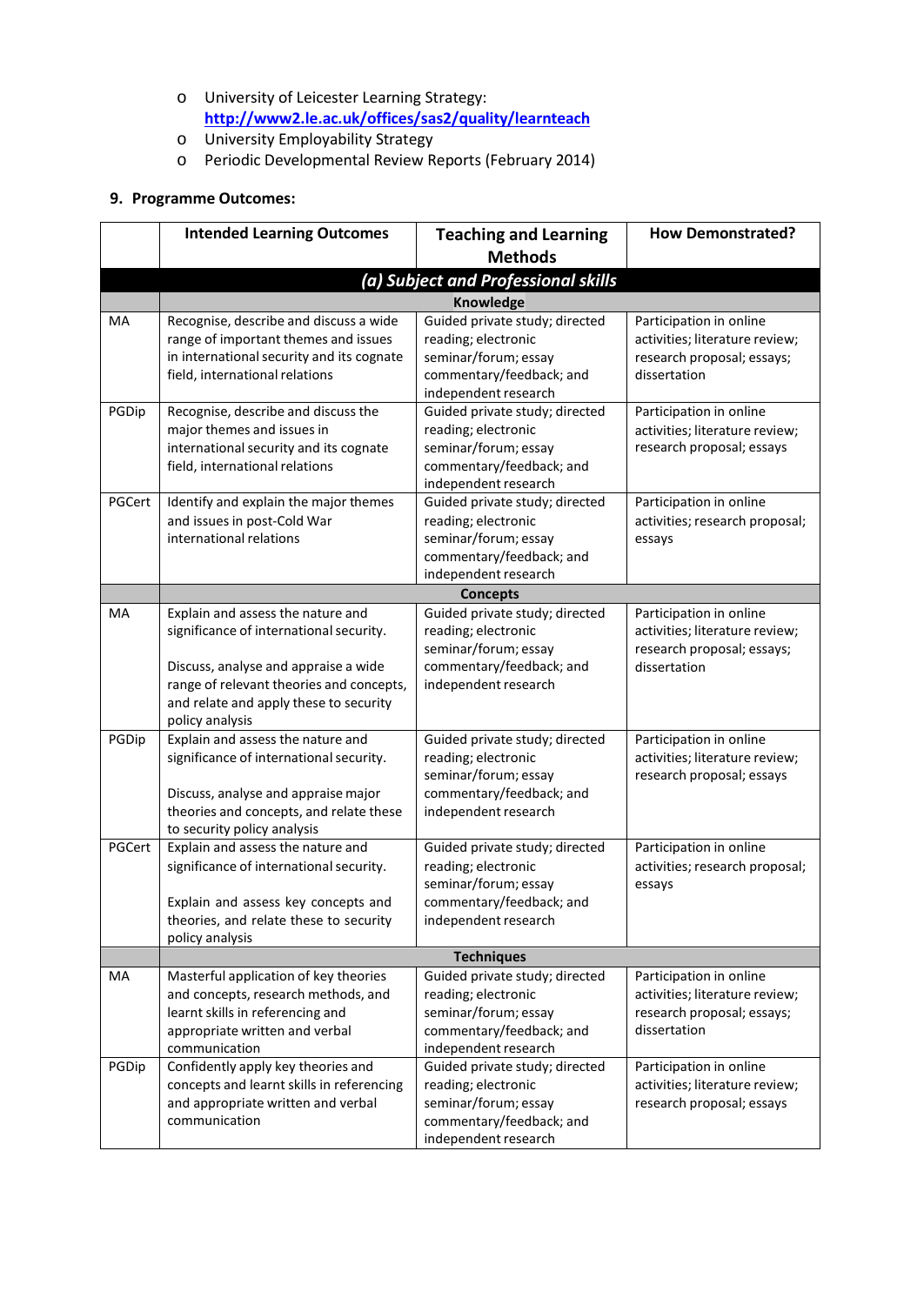|        | <b>Intended Learning Outcomes</b>                                                                                                                                                                                                                     | <b>Teaching and Learning</b>                                                                    | <b>How Demonstrated?</b>                                                                                |  |
|--------|-------------------------------------------------------------------------------------------------------------------------------------------------------------------------------------------------------------------------------------------------------|-------------------------------------------------------------------------------------------------|---------------------------------------------------------------------------------------------------------|--|
|        |                                                                                                                                                                                                                                                       | <b>Methods</b>                                                                                  |                                                                                                         |  |
| PGCert | Apply key theories and concepts and<br>learnt skills in referencing and<br>appropriate written and verbal                                                                                                                                             | Guided private study; directed<br>reading; electronic<br>seminar/forum; essay                   | Participation in online<br>activities; research proposal;<br>essays                                     |  |
|        | communication                                                                                                                                                                                                                                         | commentary/feedback; and                                                                        |                                                                                                         |  |
|        |                                                                                                                                                                                                                                                       | independent research<br><b>Critical analysis</b>                                                |                                                                                                         |  |
| MA     | Analyse relevant concepts and practices                                                                                                                                                                                                               | Guided private study; essay                                                                     | Participation in online                                                                                 |  |
|        | with independence and rigour,<br>including in an extended research-<br>based dissertation                                                                                                                                                             | commentary/feedback; and<br>independent research                                                | activities; literature review;<br>research proposal; essays;<br>dissertation                            |  |
| PGDip  | Analyse relevant concepts and practices<br>with independence and rigour                                                                                                                                                                               | Guided private study; essay<br>commentary/feedback; and<br>independent research                 | Participation in online<br>activities; literature review;<br>research proposal; essays                  |  |
| PGCert | Independently analyse relevant<br>concepts and practices                                                                                                                                                                                              | Guided private study; essay<br>commentary/feedback; and<br>independent research                 | Participation in online<br>activities; research proposal;<br>essays                                     |  |
|        |                                                                                                                                                                                                                                                       | <b>Presentation</b>                                                                             |                                                                                                         |  |
| MA     | Organise and present research material<br>in a range of formats, including an<br>extended research-based dissertation;<br>develop arguments drawing on relevant<br>material; write-up and deliver written                                             | Guided private study; essay<br>commentary/feedback; and<br>independent research                 | Essay plans; dissertation<br>outline; essays; dissertation                                              |  |
|        | work to a professional standard                                                                                                                                                                                                                       |                                                                                                 |                                                                                                         |  |
| PGDip  | Organise and present research material<br>in a range of formats; develop<br>arguments drawing on relevant                                                                                                                                             | Guided private study; essay<br>commentary/feedback; and<br>independent research                 | Essay plans; dissertation<br>outline; essays                                                            |  |
|        | material; write-up and deliver written<br>work to a professional standard                                                                                                                                                                             |                                                                                                 |                                                                                                         |  |
| PGCert | Organise and present relevant material;<br>develop arguments drawing on material<br>read; write-up and deliver written work<br>to a professional standard                                                                                             | Guided private study; essay<br>commentary/feedback; and<br>independent research                 | Essay plans; dissertation<br>outline; essays                                                            |  |
|        | <b>Appraisal of evidence</b>                                                                                                                                                                                                                          |                                                                                                 |                                                                                                         |  |
| MA     | Confidently and persuasively assess the<br>relevance and evaluate the quality of a<br>range of primary sources and secondary<br>literature.                                                                                                           | Guided private study;<br>independent research                                                   | Participation in online<br>activities; literature review;<br>research proposal; essays;<br>dissertation |  |
| PGDip  | Confidently and persuasively assess the<br>relevance and evaluate the quality of a<br>range of primary sources and secondary<br>literature.                                                                                                           | Guided private study;<br>independent research                                                   | Participation in online<br>activities; literature review;<br>research proposal; essays                  |  |
| PGCert | Appraise the relevance and quality of a<br>range of appropriate sources                                                                                                                                                                               | Guided private study;<br>independent research                                                   | Participation in online<br>activities; research proposal;<br>essays                                     |  |
|        |                                                                                                                                                                                                                                                       | (b) Transferable skills                                                                         |                                                                                                         |  |
|        |                                                                                                                                                                                                                                                       | <b>Research skills</b>                                                                          |                                                                                                         |  |
| MA     | Design appropriate research questions;<br>develop research proposal; discuss the<br>ethical implications of research;<br>recognise and create effective literature<br>reviews. Conceive and produce an<br>independent research-based<br>dissertation. | Formative study/research skills<br>modules (1-4); dissertation<br>supervision; directed reading | Research skills module e-<br>tivities; dissertation outline;<br>literature review;<br>dissertation      |  |
|        |                                                                                                                                                                                                                                                       |                                                                                                 |                                                                                                         |  |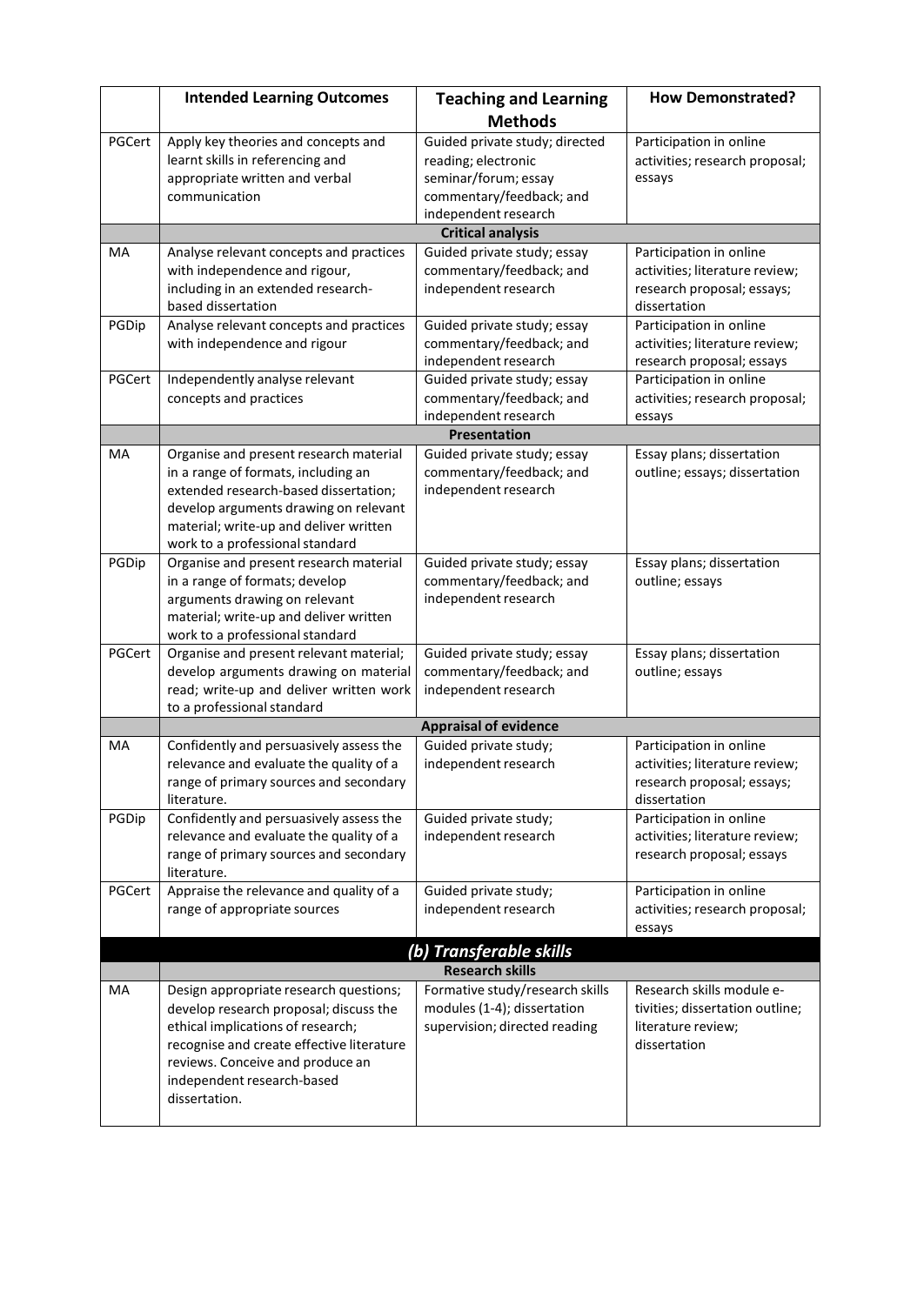|             | <b>Intended Learning Outcomes</b>                                                                                                                                                                                                       | <b>Teaching and Learning</b>                                                                                 | <b>How Demonstrated?</b>                                                                                          |
|-------------|-----------------------------------------------------------------------------------------------------------------------------------------------------------------------------------------------------------------------------------------|--------------------------------------------------------------------------------------------------------------|-------------------------------------------------------------------------------------------------------------------|
|             |                                                                                                                                                                                                                                         | <b>Methods</b>                                                                                               |                                                                                                                   |
| PGDip       | Design appropriate research questions;<br>develop research proposal; discuss the<br>ethical implications of research;<br>recognise and create effective literature<br>reviews.                                                          | Formative study/research skills<br>modules (1-3); directed reading                                           | Research skills module e-<br>tivities; research design<br>outline; literature review                              |
| PGCert      | Design appropriate research questions;<br>develop research proposal; discuss the<br>ethical implications of research                                                                                                                    | Formative study/research skills<br>modules (1 & 2); directed<br>reading                                      | Research skills module e-<br>tivities; research design<br>outline                                                 |
|             |                                                                                                                                                                                                                                         | <b>Communication skills</b>                                                                                  |                                                                                                                   |
| MA          | Summarise, explain and analyse<br>complex material, and formulate and<br>present critical discussions and<br>independent appraisals orally and in<br>writing, including in an extended<br>research-based dissertation                   | Guided private study; essay<br>commentary/feedback;<br>electronic seminar/forum; and<br>independent research | Essay plans; dissertation<br>outline; essays; dissertation;<br>participation in on-line<br>activities             |
| PGDip       | Summarise, explain and analyse<br>complex material, and formulate and<br>present critical discussions and<br>independent appraisals orally and in<br>writing                                                                            | Guided private study; essay<br>commentary/feedback;<br>electronic seminar/forum; and<br>independent research | Essay plans; dissertation<br>outline; essays; participation<br>in on-line activities                              |
| PGCert      | Summarise and explain complex<br>material, and formulate and present<br>discussions and appraisals orally and in<br>writing                                                                                                             | Guided private study; essay<br>commentary/feedback;<br>electronic seminar/forum; and<br>independent research | Essay plans; dissertation<br>outline; essays; participation<br>in on-line activities                              |
|             |                                                                                                                                                                                                                                         | Data presentation                                                                                            |                                                                                                                   |
| MA          | Synthesise research data into coherent<br>and sustained arguments using<br>appropriate IT resources                                                                                                                                     | Online resource-based learning;<br>electronic seminar/forum;<br>independent research                         | Essays; dissertation                                                                                              |
| PGDip       | Synthesise research data into coherent<br>and sustained arguments using<br>appropriate IT resources                                                                                                                                     | Online resource-based learning;<br>electronic seminar/forum;<br>independent research                         | Essays                                                                                                            |
| PGCert      | Present research data using<br>appropriate IT resources                                                                                                                                                                                 | Online resource-based learning;<br>electronic seminar/forum;<br>independent research                         | Essays                                                                                                            |
|             | <b>Information technology</b>                                                                                                                                                                                                           |                                                                                                              |                                                                                                                   |
| MA<br>PGDip | Confidently and effectively retrieve,<br>utilise and present information using<br>appropriate information technology, for<br>example, bibliographic software, data<br>archives, data analysis software<br>Retrieve, utilise and present | Induction; online resource-<br>based learning; e-tivities<br>Induction; online resource-                     | Use of Blackboard and<br>participation in on-line<br>activities; essays;<br>dissertation<br>Use of Blackboard and |
|             | information using appropriate<br>information technology, for example,<br>bibliographic software, data archives                                                                                                                          | based learning; e-tivities                                                                                   | participation in on-line<br>activities; essays                                                                    |
| PGCert      | Retrieve and present information using<br>appropriate information technology, for<br>example, bibliographic software, data<br>archives                                                                                                  | Induction; online resource-<br>based learning; e-tivities                                                    | Use of Blackboard and<br>participation in on-line<br>activities; essays                                           |
|             |                                                                                                                                                                                                                                         | <b>Problem solving</b>                                                                                       |                                                                                                                   |
| MA          | Identify, investigate, analyse, formulate<br>and advocate solutions to problems                                                                                                                                                         | Guided private study; online<br>resource-based learning;<br>electronic seminar/forum                         | Essays; dissertation;<br>participation in on-line<br>activities                                                   |
| PGDip       | Identify, investigate, analyse, formulate<br>and advocate solutions to problems                                                                                                                                                         | Guided private study; online<br>resource-based learning;<br>electronic seminar/forum                         | Essays; participation in on-<br>line activities                                                                   |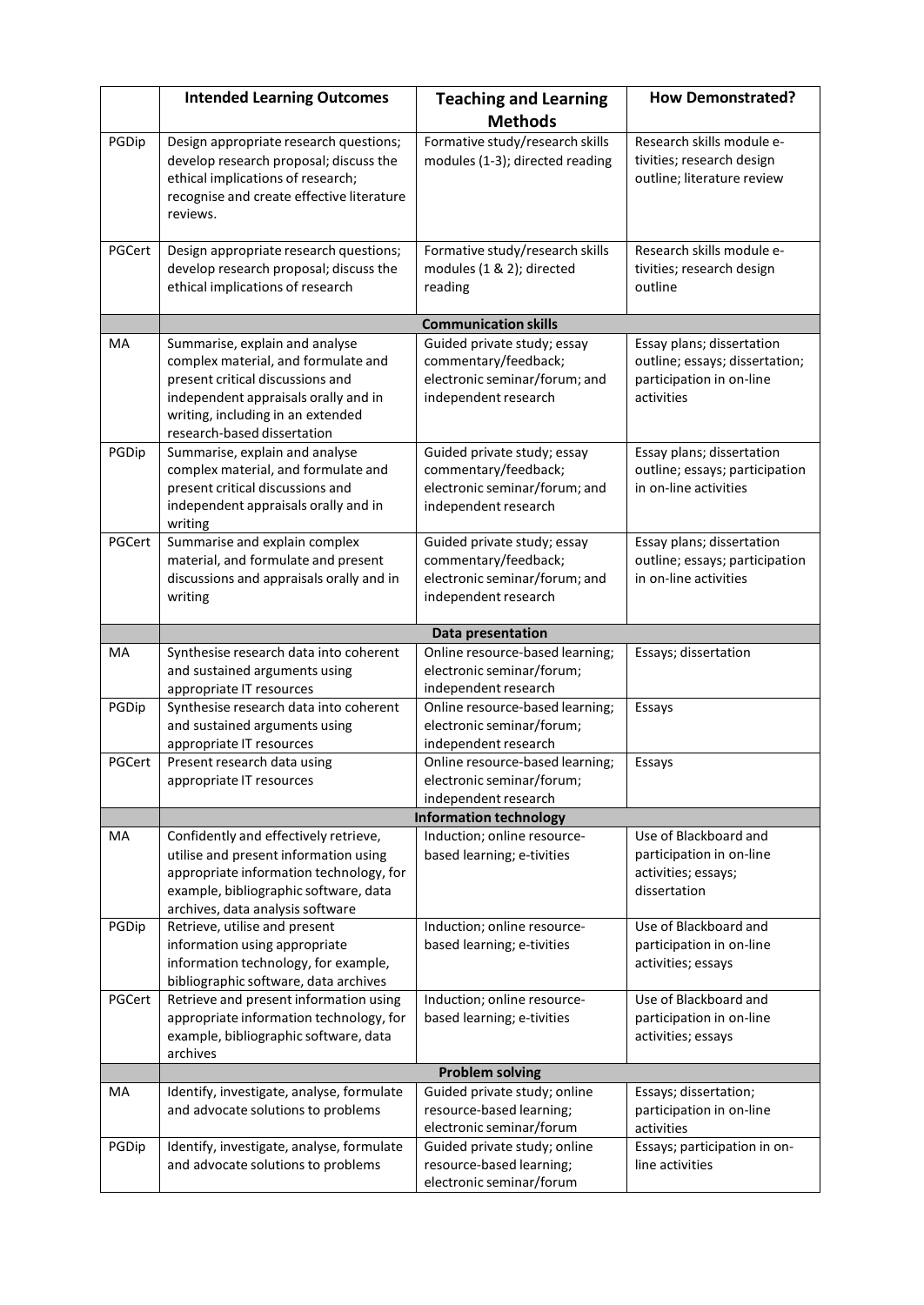|        | <b>Intended Learning Outcomes</b>                                                                                                                                                                                     | <b>Teaching and Learning</b>                                                                                   | <b>How Demonstrated?</b>                                                                                |  |
|--------|-----------------------------------------------------------------------------------------------------------------------------------------------------------------------------------------------------------------------|----------------------------------------------------------------------------------------------------------------|---------------------------------------------------------------------------------------------------------|--|
|        |                                                                                                                                                                                                                       | <b>Methods</b>                                                                                                 |                                                                                                         |  |
| PGCert | Identify and analyse relevant problems<br>and select between appropriate                                                                                                                                              | Guided private study; online<br>resource-based learning;                                                       | Essays; participation in on-<br>line activities                                                         |  |
|        | responses                                                                                                                                                                                                             | electronic seminar/forum                                                                                       |                                                                                                         |  |
|        |                                                                                                                                                                                                                       | <b>Working relationships</b>                                                                                   |                                                                                                         |  |
| MA     | Collaborate confidently and effectively<br>as part of a team. Identify appropriate<br>opportunities for drawing on the<br>knowledge and expertise of others;<br>contribute and comment on ideas in<br>learning groups | Electronic seminar/forum;<br>dissertation supervision                                                          | Participation in on-line<br>activities: message boards<br>and Wikis                                     |  |
| PGDip  | Collaborate effectively as part of a<br>team. Identify appropriate<br>opportunities for drawing on the<br>knowledge and expertise of others;<br>contribute and comment on ideas in<br>learning groups                 | Electronic seminar/forum                                                                                       | Participation in on-line<br>activities: message boards<br>and Wikis                                     |  |
| PGCert | Collaborate as part of a team. Identify<br>appropriate opportunities for drawing<br>on the knowledge and expertise of<br>others; contribute and comment on<br>ideas in learning groups                                | Electronic seminar/forum                                                                                       | Participation in on-line<br>activities: message boards<br>and Wikis                                     |  |
|        |                                                                                                                                                                                                                       | <b>Managing learning</b>                                                                                       |                                                                                                         |  |
| MA     | Develop and implement personal plan<br>of work to meet a deadline<br>Work independently and in groups<br>towards the completion of a range of<br>tasks                                                                | Non-core module e-tivities;<br>guided independent study;<br>personal tutor system;<br>dissertation supervision | Participation in online<br>activities; essays;<br>dissertation; Personal<br><b>Development Planning</b> |  |
| PGDip  | Develop and implement personal plan<br>of work to meet a deadline<br>Work independently and in groups<br>towards the completion of a range of<br>tasks                                                                | Non-core module e-tivities;<br>guided independent study;<br>personal tutor system                              | Participation in online<br>activities; essays; Personal<br><b>Development Planning</b>                  |  |
| PGCert | Develop and implement personal plan<br>of work to meet a deadline<br>Work independently and in groups<br>towards the completion of a range of<br>tasks                                                                | Non-core module e-tivities;<br>guided independent study;<br>personal tutor system                              | Participation in online<br>activities; essays; Personal<br><b>Development Planning</b>                  |  |
|        |                                                                                                                                                                                                                       | <b>Career management</b>                                                                                       |                                                                                                         |  |
| MA     | Take charge of one's own progress and<br>development<br>Reflect on one's strengths, interests,<br>motivations and skills; recognise one's<br>achievements                                                             | Non-core module e-tivities;<br>personal tutor system; PDP<br>training (on-line)                                | Participation in online<br>activities; Personal<br><b>Development Planning</b>                          |  |
| PGDip  | Take charge of one's own progress and<br>development<br>Reflect on one's strengths, interests,<br>motivations and skills; recognise one's<br>achievements                                                             | Non-core module e-tivities;<br>personal tutor system; PDP<br>training (on-line)                                | Participation in online<br>activities; Personal<br><b>Development Planning</b>                          |  |
| PGCert | Take charge of one's own progress and<br>development<br>Reflect on one's strengths, interests,<br>motivations and skills; recognise one's<br>achievements                                                             | Non-core module e-tivities;<br>personal tutor system; PDP<br>training (on-line)                                | Participation in online<br>activities; Personal<br><b>Development Planning</b>                          |  |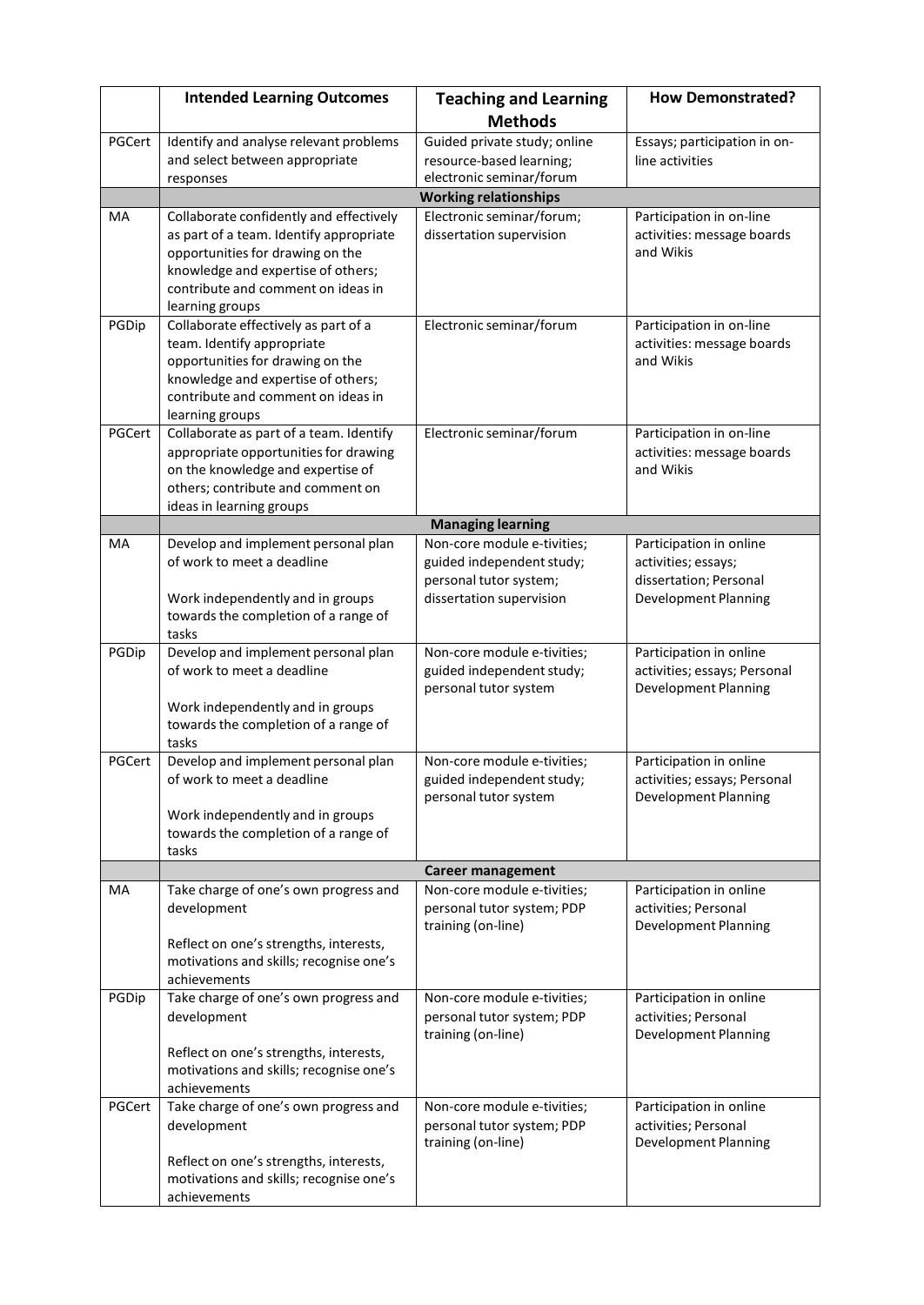## **10. Special features:**

The programme is designed to build on the university's Learning Innovation Strategy, and is subject to on-going collaborative development with the Leicester Learning Institute. The programme is based on a social constructivist learning model.

# **11. Indications of programme quality:**

- Number one politics department in the 2009 and 2010 National Student Surveys;
- Considerable departmental experience in e-learning as a result of the development and success of our existing DL programmes;
- Presentations from current students and former students at national and international conferences;
- Regular progression of former students into academic posts and postdoctoral and research projects;
- Consistent, positive feedback from current and former students;
- Consistent positive feedback from external examiners.

## **12. Scheme of Assessment**

Senate Regulation 6: Regulations governing taught postgraduate programmes of study applies [http://www2.le.ac.uk/offices/sas2/regulations/general-regulations-for-taught](http://www2.le.ac.uk/offices/sas2/regulations/general-regulations-for-taught-programmes)[programmes](http://www2.le.ac.uk/offices/sas2/regulations/general-regulations-for-taught-programmes)

## **13. Progression points**

As defined in Senate Regulation 6: [Regulations governing taught](http://www2.le.ac.uk/offices/sas2/regulations/general-regulations-for-taught-programmes) postgraduate programmes of [study](http://www2.le.ac.uk/offices/sas2/regulations/general-regulations-for-taught-programmes)

Board of Examiners in February and August will confirm that students have satisfactorily completed the requirements to progress to the dissertation.

## **14. Rules relating to re-sits or re-submissions:**

As defined in Senate Regulation 6: [Regulations governing taught](http://www2.le.ac.uk/offices/sas2/regulations/general-regulations-for-taught-programmes) postgraduate programmes of [study](http://www2.le.ac.uk/offices/sas2/regulations/general-regulations-for-taught-programmes)

## **15. Additional information** [e.g. timetable for admissions]

N/A

# **16. External Examiners:**

The details of the External Examiner(s) for this programme and the most recent External Examiners' reports can be foun[d here.](https://exampapers.le.ac.uk/xmlui/handle/123456789/227)